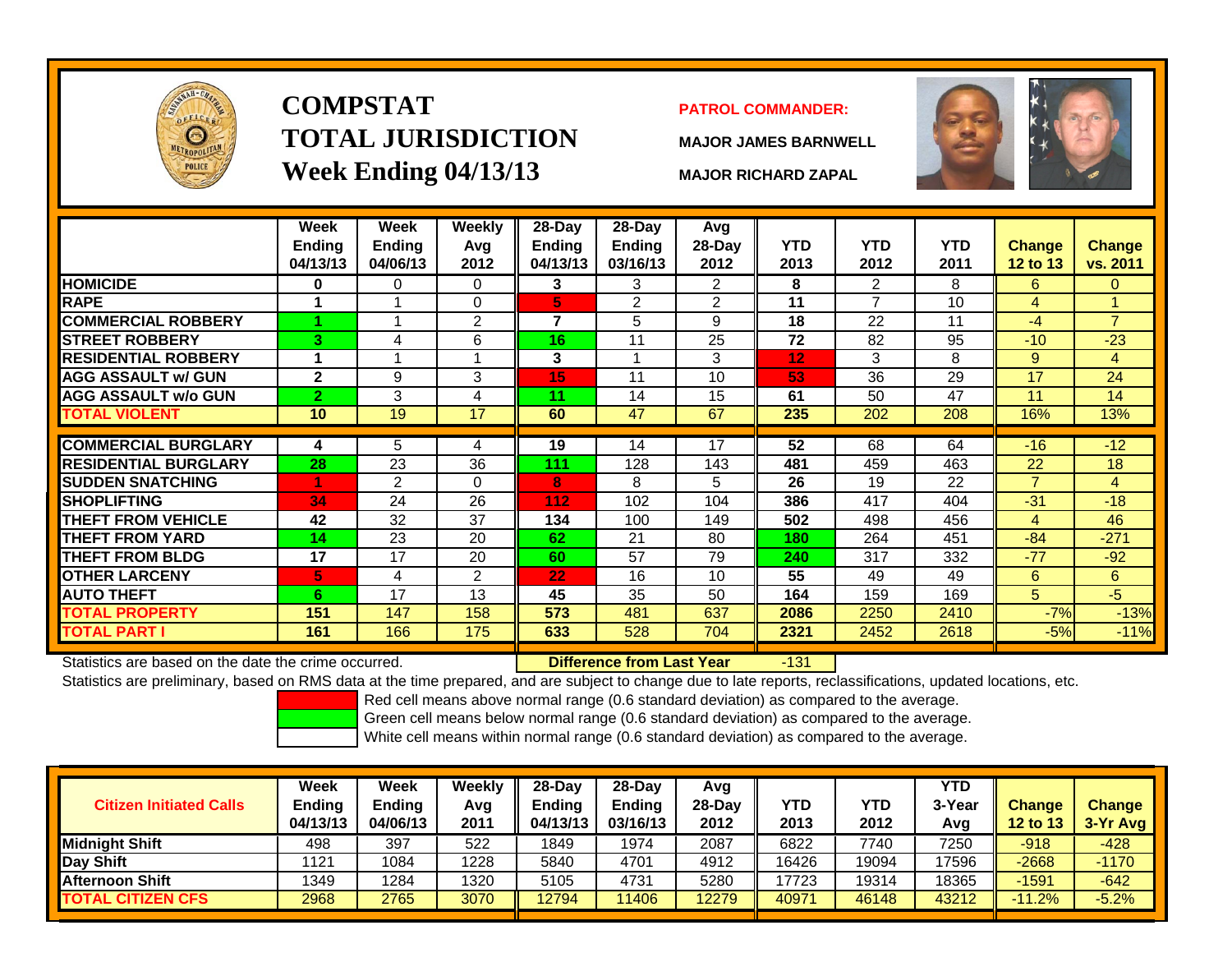

**COMPSTATWEST CHATHAM PRECINCTWeek Ending 04/13/13**

**PRECINCT COMMANDER:**

**CAPT. PHILIP REILLEY**



|                             | Week          | <b>Week</b>    | Weekly         | 28-Day         | $28-Day$       | Avg                      |              |            |                |                |                |
|-----------------------------|---------------|----------------|----------------|----------------|----------------|--------------------------|--------------|------------|----------------|----------------|----------------|
|                             | <b>Ending</b> | <b>Ending</b>  | Avg            | Ending         | <b>Ending</b>  | 28-Day                   | <b>YTD</b>   | <b>YTD</b> | <b>YTD</b>     | <b>Change</b>  | <b>Change</b>  |
|                             | 04/13/13      | 04/06/13       | 2012           | 04/13/13       | 03/16/13       | 2012                     | 2013         | 2012       | 2011           | 12 to 13       | vs. 2011       |
| <b>HOMICIDE</b>             | 0             | 0              | 0              |                | 0              | $\Omega$                 |              | 0          | $\overline{2}$ |                | $-1$           |
| <b>RAPE</b>                 | $\bf{0}$      | $\Omega$       | $\Omega$       | $\bf{0}$       | 2              |                          | $\mathbf{2}$ | 3          |                | $-1$           | 1              |
| <b>COMMERCIAL ROBBERY</b>   | $\mathbf{0}$  | $\Omega$       | 0              | $\overline{2}$ |                | 2                        | 4            | 3          |                |                | 3              |
| <b>STREET ROBBERY</b>       | $\bf{0}$      | 0              |                | $\bf{0}$       | 2              | 3                        | 12           | 15         | 9              | $-3$           | 3              |
| <b>RESIDENTIAL ROBBERY</b>  | $\bf{0}$      | $\Omega$       | $\Omega$       | $\bf{0}$       |                | $\Omega$                 | $\mathbf{2}$ | $\Omega$   |                | $\overline{2}$ | 1              |
| <b>AGG ASSAULT w/ GUN</b>   | $\bf{0}$      | $\overline{2}$ | $\Omega$       | $\overline{2}$ |                |                          | 6            | 5          | 7              |                | $-1$           |
| <b>AGG ASSAULT w/o GUN</b>  |               | 0              |                | 3              | 3              | $\overline{2}$           | 8            | 9          | 14             | $-1$           | $-6$           |
| <b>TOTAL VIOLENT</b>        | 4             | $\overline{2}$ | $\overline{2}$ | 8              | 10             | 9                        | 35           | 35         | 35             | 0%             | 0%             |
|                             |               |                |                |                |                |                          |              |            |                |                |                |
| <b>COMMERCIAL BURGLARY</b>  | 0             | 3              |                | 5              | $\overline{2}$ | 3                        | 11           | 5          | 9              | 6              | $\overline{2}$ |
| <b>RESIDENTIAL BURGLARY</b> | $\mathbf{3}$  | 6              | 6              | 26             | 21             | 23                       | 94           | 58         | 63             | 36             | 31             |
| <b>SUDDEN SNATCHING</b>     | $\bf{0}$      | 0              | 0              | 0              | $\Omega$       |                          | $\bf{0}$     |            | 3              | $-1$           | $-3$           |
| <b>SHOPLIFTING</b>          | 6             | 4              | 2              | 17             | 14             | 10 <sup>1</sup>          | 52           | 47         | 38             | 5              | 14             |
| <b>THEFT FROM VEHICLE</b>   | 3             | 6              | 5              | 15             | 23             | 22                       | 76           | 68         | 80             | 8              | $-4$           |
| <b>THEFT FROM YARD</b>      | 3             | 3              | 3              | 10             | $\overline{2}$ | 13                       | 26           | 54         | 76             | $-28$          | $-50$          |
| <b>THEFT FROM BLDG</b>      | 5             | 3              | 3              | 10             | 8              | 12                       | 36           | 53         | 57             | $-17$          | $-21$          |
| <b>OTHER LARCENY</b>        | 1             |                | 0              | 4              | 2              | 2                        | 6            | 8          | 12             | $-2$           | $-6$           |
| <b>AUTO THEFT</b>           | 4             |                | 2              | 6              | 6              | $\overline{\phantom{a}}$ | 23           | 21         | 46             | $\overline{2}$ | $-23$          |
| <b>TOTAL PROPERTY</b>       | 22            | 27             | 23             | 93             | 78             | 91                       | 324          | 315        | 384            | 3%             | $-16%$         |
| <b>TOTAL PART I</b>         | 23            | 29             | 25             | 101            | 88             | 101                      | 359          | 350        | 419            | 3%             | $-14%$         |

Statistics are based on the date the crime occurred. **Difference from Last Year** 

Statistics are preliminary, based on RMS data at the time prepared, and are subject to change due to late reports, reclassifications, updated locations, etc.

9

Red cell means above normal range (0.6 standard deviation) as compared to the average.

Green cell means below normal range (0.6 standard deviation) as compared to the average.

| <b>Citizen Initiated Calls</b> | Week<br><b>Ending</b><br>04/13/13 | Week<br><b>Ending</b><br>04/06/13 | <b>Weekly</b><br>Avg<br>2011 | $28-Day$<br><b>Ending</b><br>04/13/13 | 28-Dav<br><b>Ending</b><br>03/16/13 | Avg<br>28-Day<br>2012 | YTD<br>2013 | YTD<br>2012 | <b>YTD</b><br>3-Year<br>Avg | <b>Change</b><br><b>12 to 13</b> | <b>Change</b><br>$3-Yr$ Avg |
|--------------------------------|-----------------------------------|-----------------------------------|------------------------------|---------------------------------------|-------------------------------------|-----------------------|-------------|-------------|-----------------------------|----------------------------------|-----------------------------|
| <b>Midnight Shift</b>          | 96                                | 64                                | 100                          | 384                                   | 387                                 | 401                   | 1351        | 1476        | 1402                        | $-125$                           | $-51$                       |
| Day Shift                      | 220                               | 234                               | 248                          | 2339                                  | 1027                                | 993                   | 3416        | 3763        | 3584                        | $-347$                           | $-168$                      |
| <b>Afternoon Shift</b>         | 245                               | 272                               | 271                          | 1039                                  | 942                                 | 1086                  | 3648        | 3846        | 3736                        | $-198$                           | $-88$                       |
| <b>TOTAL CITIZEN CFS</b>       | 561                               | 561                               | 620                          | 3762                                  | 2356                                | 2479                  | 8415        | 9085        | 8723                        | $-7.4%$                          | $-3.5%$                     |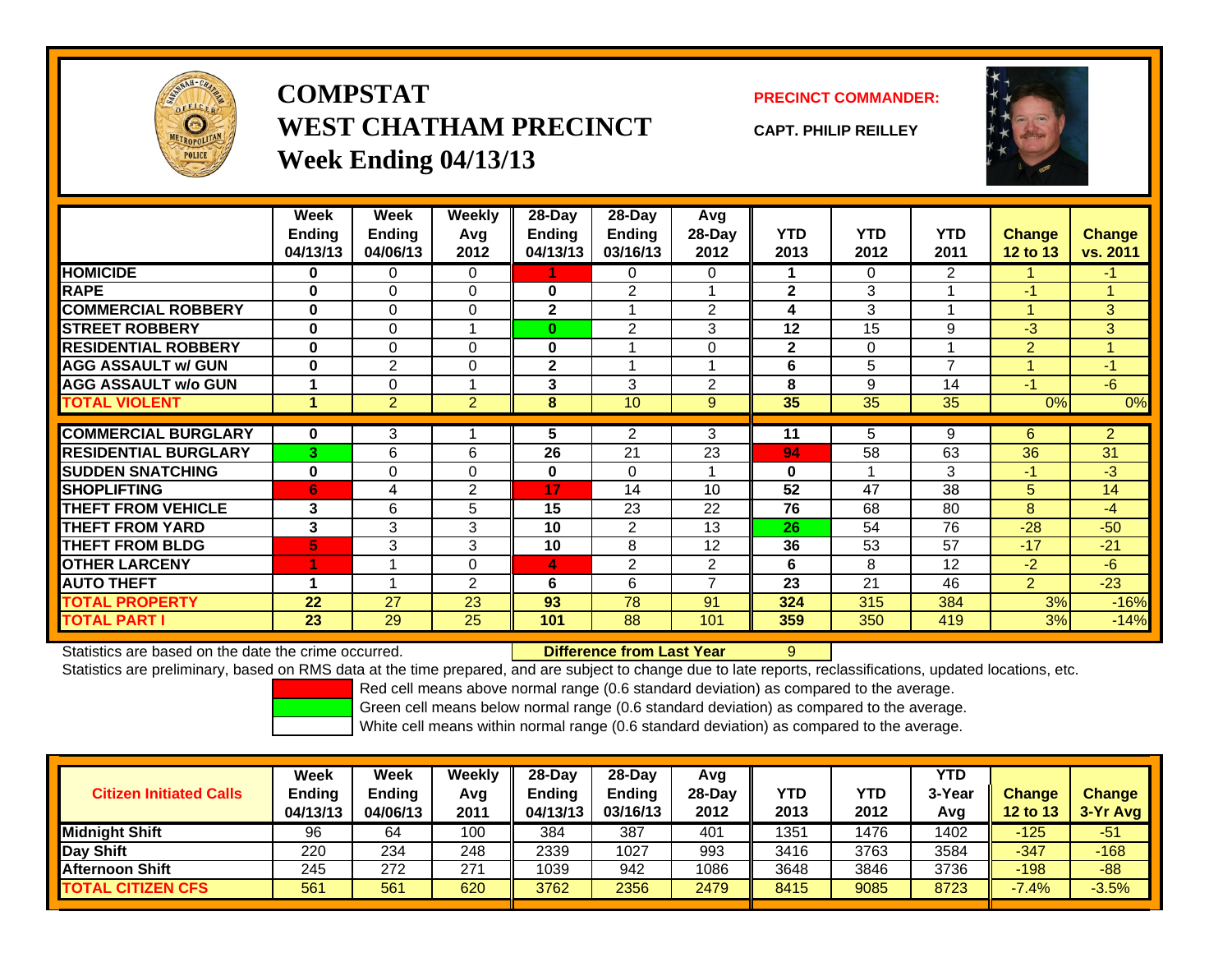

## **COMPSTATDOWNTOWN PRECINCTWeek Ending 04/13/13**

### **PRECINCT COMMANDER:**

**CAPT. MIKE WILKINS**



|                             | Week          | Week           | <b>Weekly</b>  | 28-Day        | $28-Day$       | Avg            |              |                |                |                 |                |
|-----------------------------|---------------|----------------|----------------|---------------|----------------|----------------|--------------|----------------|----------------|-----------------|----------------|
|                             | <b>Endina</b> | <b>Ending</b>  | Avg            | <b>Ending</b> | Ending         | 28-Day         | <b>YTD</b>   | <b>YTD</b>     | <b>YTD</b>     | <b>Change</b>   | Change         |
|                             | 04/13/13      | 04/06/13       | 2012           | 04/13/13      | 03/16/13       | 2012           | 2013         | 2012           | 2011           | <b>12 to 13</b> | vs. 2011       |
| <b>HOMICIDE</b>             | 0             | 0              | $\Omega$       | 0             | $\overline{2}$ |                | $\mathbf{2}$ | $\Omega$       | $\overline{2}$ | $\overline{2}$  | $\Omega$       |
| <b>RAPE</b>                 | 0             |                | 0              | 3             | 0              | $\Omega$       | 4            | $\overline{2}$ | 3              | $\overline{2}$  |                |
| <b>COMMERCIAL ROBBERY</b>   | 0             | 0              | 0              |               | 1              |                | $\mathbf{2}$ | 3              | 0              | $-1$            | $\overline{2}$ |
| <b>ISTREET ROBBERY</b>      | 1             | $\overline{2}$ | $\overline{2}$ | 6             | $\overline{2}$ | 8              | 23           | 26             | 24             | -3              | $-1$           |
| <b>RESIDENTIAL ROBBERY</b>  |               | 0              | $\Omega$       | 4             | 0              |                | 3            | 1              | 2              | 2               |                |
| <b>AGG ASSAULT w/ GUN</b>   | 1             | 4              |                | 7             | $\Omega$       | $\overline{2}$ | 12           | 8              | 6              | 4               | 6              |
| <b>AGG ASSAULT w/o GUN</b>  | $\bf{0}$      |                |                |               | $\overline{2}$ | 5              | 14           | 14             | 8              | $\Omega$        | 6              |
| <b>TOTAL VIOLENT</b>        | 3             | 8              | 4              | 19            | 7              | 17             | 60           | 54             | 45             | 11%             | 33%            |
| <b>COMMERCIAL BURGLARY</b>  | 1             | 0              |                |               |                | 2              | 3            | 12             | 9              | -9              | $-6$           |
| <b>RESIDENTIAL BURGLARY</b> | 4             |                | 3              | 9             | 12             | 12             | 41           | 47             | 44             | -6              | $-3$           |
| <b>SUDDEN SNATCHING</b>     |               | $\overline{2}$ | 0              | 8             | $\overline{2}$ | 2              | 16           | 9              | 6              | $\overline{7}$  | 10             |
| <b>SHOPLIFTING</b>          |               | 2              | 3              | 7             | 10             | 11             | 38           | 47             | 37             | -9              |                |
| <b>THEFT FROM VEHICLE</b>   | 15            | 6              | 7              | 35            | 25             | 29             | 97           | 124            | 80             | $-27$           | 17             |
| <b>THEFT FROM YARD</b>      | 5             | 4              | 5              | 19            | $\overline{7}$ | 19             | 58           | 46             | 111            | 12              | $-53$          |
| <b>THEFT FROM BLDG</b>      |               | 4              | 5              | 13            | 8              | 18             | 50           | 72             | 68             | $-22$           | $-18$          |
| <b>OTHER LARCENY</b>        | 1             |                |                | 5             | $\overline{2}$ | 2              | 9            | 12             | 17             | -3              | $-8$           |
| <b>AUTO THEFT</b>           | $\Omega$      | 4              | $\overline{2}$ | 10            | 6              | 8              | 34           | 33             | 21             |                 | 13             |
| <b>TOTAL PROPERTY</b>       | 29            | 24             | 25             | 107           | 73             | 104            | 346          | 402            | 393            | $-14%$          | $-12%$         |
| <b>TOTAL PART I</b>         | 32            | 32             | 30             | 126           | 80             | 121            | 406          | 456            | 438            | $-11%$          | $-7%$          |

Statistics are based on the date the crime occurred. **Difference from Last Year** 

r -50

Statistics are preliminary, based on RMS data at the time prepared, and are subject to change due to late reports, reclassifications, updated locations, etc.

Red cell means above normal range (0.6 standard deviation) as compared to the average.

Green cell means below normal range (0.6 standard deviation) as compared to the average.

| <b>Citizen Initiated Calls</b> | Week<br><b>Ending</b><br>04/13/13 | Week<br><b>Ending</b><br>04/06/13 | Weekly<br>Avg<br>2011 | $28-Day$<br><b>Ending</b><br>04/13/13 | $28-Day$<br><b>Ending</b><br>03/16/13 | Avg<br>28-Dav<br>2012 | YTD<br>2013 | <b>YTD</b><br>2012 | <b>YTD</b><br>3-Year<br>Avg | <b>Change</b><br><b>12 to 13</b> | <b>Change</b><br>3-Yr Avg |
|--------------------------------|-----------------------------------|-----------------------------------|-----------------------|---------------------------------------|---------------------------------------|-----------------------|-------------|--------------------|-----------------------------|----------------------------------|---------------------------|
| <b>Midnight Shift</b>          | 114                               | 82                                | 120                   | 443                                   | 470                                   | 480                   | 1590        | 1828               | 1698                        | $-238$                           | $-108$                    |
| Day Shift                      | 197                               | 198                               | 210                   | 799                                   | 842                                   | 838                   | 2932        | 3357               | 3065                        | $-425$                           | $-133$                    |
| <b>Afternoon Shift</b>         | 234                               | 257                               | 222                   | 923                                   | 942                                   | 889                   | 3193        | 3296               | 3182                        | $-103$                           |                           |
| <b>TOTAL CITIZEN CFS</b>       | 545                               | 537                               | 552                   | 2165                                  | 2254                                  | 2207                  | 7715        | 8481               | 7945                        | $-9.0%$                          | $-2.9%$                   |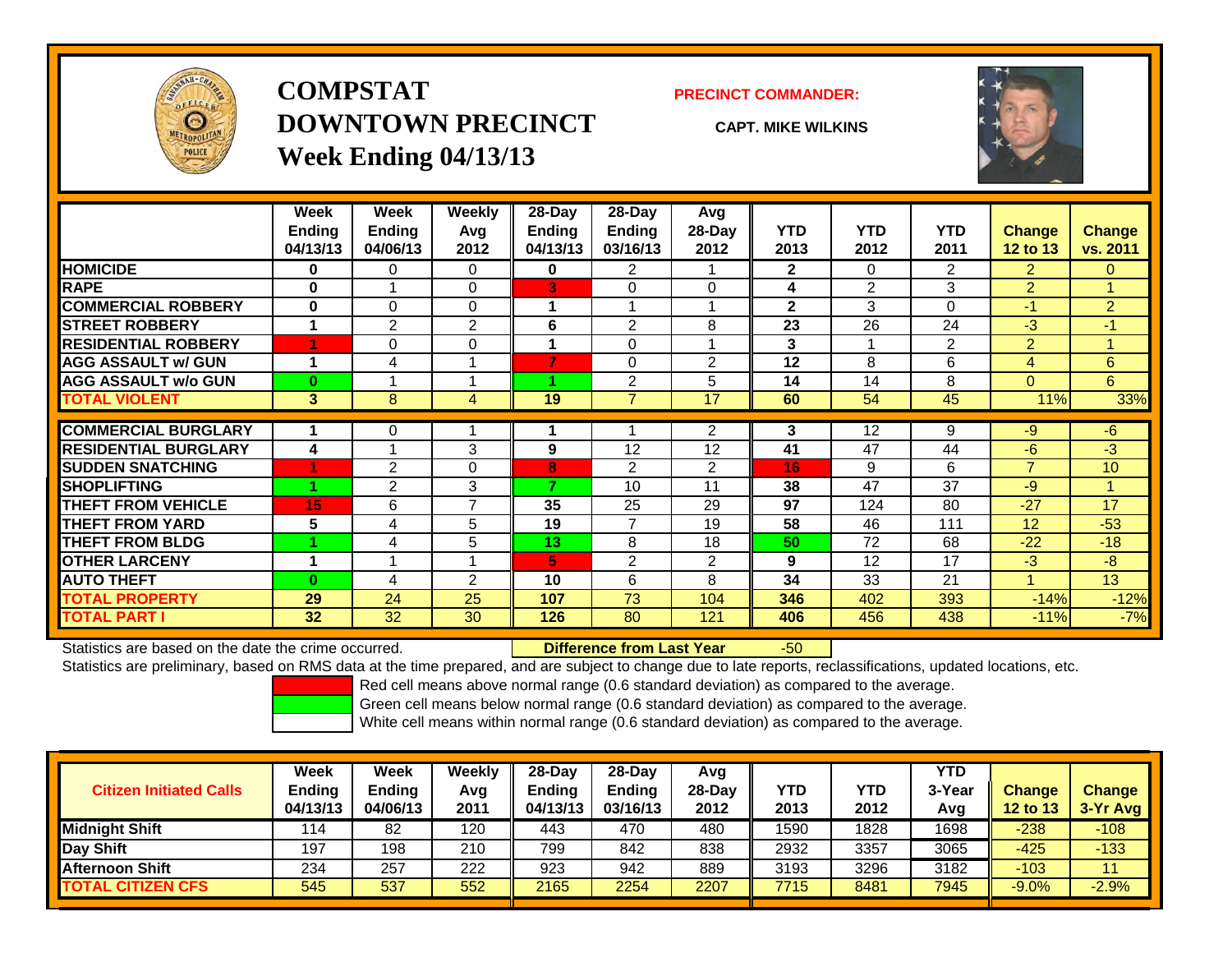

# **COMPSTATCENTRAL PRECINCT CAPT. DEVONN ADAMSWeek Ending 04/13/13**

**PRECINCT COMMANDER:**



|                             | Week<br><b>Ending</b><br>04/13/13 | Week<br>Ending<br>04/06/13 | Weekly<br>Avg<br>2012 | $28$ -Day<br>Ending<br>04/13/13 | 28-Day<br><b>Ending</b><br>03/16/13 | Avg<br>$28-Day$<br>2012 | <b>YTD</b><br>2013 | <b>YTD</b><br>2012 | <b>YTD</b><br>2011 | <b>Change</b><br><b>12 to 13</b> | <b>Change</b><br>vs. 2011 |
|-----------------------------|-----------------------------------|----------------------------|-----------------------|---------------------------------|-------------------------------------|-------------------------|--------------------|--------------------|--------------------|----------------------------------|---------------------------|
| <b>HOMICIDE</b>             | 0                                 | 0                          | 0                     |                                 | 0                                   |                         |                    | $\overline{2}$     | 0                  | $-1$                             |                           |
| <b>RAPE</b>                 | $\bf{0}$                          | 0                          | $\Omega$              | 0                               | $\Omega$                            | $\Omega$                |                    | $\Omega$           | $\overline{2}$     |                                  | $-1$                      |
| <b>COMMERCIAL ROBBERY</b>   | 4                                 | 0                          | $\Omega$              | $\mathbf{2}$                    | $\Omega$                            | $\overline{2}$          | 4                  | 4                  | $\overline{2}$     | $\mathbf{0}$                     | $\overline{2}$            |
| <b>STREET ROBBERY</b>       | $\mathbf{2}$                      |                            | 2                     | 8                               | 4                                   | $\overline{ }$          | 21                 | 21                 | 33                 | $\mathbf{0}$                     | $-12$                     |
| <b>RESIDENTIAL ROBBERY</b>  | $\bf{0}$                          |                            | 0                     | $\overline{2}$                  | $\Omega$                            | $\Omega$                | 3                  | $\Omega$           |                    | 3                                | $\overline{2}$            |
| <b>AGG ASSAULT w/ GUN</b>   | 1                                 | $\overline{2}$             |                       | 3                               | 6                                   | 4                       | 16                 | 10                 | 12                 | 6                                | $\overline{4}$            |
| <b>AGG ASSAULT w/o GUN</b>  | $\bf{0}$                          | 0                          |                       |                                 | 4                                   | 3                       | 16                 | 10                 | 10                 | 6                                | 6                         |
| <b>TOTAL VIOLENT</b>        | 4                                 | 4                          | 4                     | 17                              | 14                                  | 16                      | 62                 | 47                 | 60                 | 32%                              | 3%                        |
| <b>COMMERCIAL BURGLARY</b>  |                                   |                            |                       |                                 | 6                                   |                         | 16                 | 12                 | 31                 |                                  | $-15$                     |
|                             | 7                                 | 7                          |                       |                                 |                                     | 4                       |                    |                    |                    | 4                                |                           |
| <b>RESIDENTIAL BURGLARY</b> |                                   |                            | 10                    | 29                              | 35                                  | 39                      | 122                | 133                | 133                | $-11$                            | $-11$                     |
| <b>SUDDEN SNATCHING</b>     | $\bf{0}$                          | 0                          | $\mathbf 0$           | 0                               |                                     |                         | 4                  | 3                  | 8                  |                                  | $-4$                      |
| <b>SHOPLIFTING</b>          | 0                                 | 3                          |                       | $\mathbf{9}$                    | 10                                  | 4                       | 33                 | 9                  | 22                 | 24                               | 11                        |
| <b>THEFT FROM VEHICLE</b>   | 13                                | 7                          | 9                     | 29                              | 14                                  | 35                      | 96                 | 131                | 117                | $-35$                            | $-21$                     |
| <b>THEFT FROM YARD</b>      | $\overline{2}$                    | 10                         | 5                     | 16                              | 4                                   | 20                      | 41                 | 60                 | 121                | $-19$                            | $-80$                     |
| <b>THEFT FROM BLDG</b>      | 3                                 | $\overline{2}$             | 3                     | 10                              | 10                                  | 12                      | 46                 | 59                 | 77                 | $-13$                            | $-31$                     |
| <b>OTHER LARCENY</b>        | 4                                 | 0                          | 0                     | ß'                              | 3                                   | 1                       | 9                  | $\overline{7}$     | 11                 | 2                                | $-2$                      |
| <b>AUTO THEFT</b>           | 3                                 | 3                          | 3                     | 11                              | $\overline{7}$                      | 12                      | 39                 | 41                 | 42                 | $-2$                             | $-3$                      |
| <b>TOTAL PROPERTY</b>       | 30                                | 33                         | 32                    | 114                             | 90                                  | 128                     | 406                | 455                | 562                | $-11%$                           | $-28%$                    |
| <b>TOTAL PART I</b>         | 34                                | 37                         | 36                    | 131                             | 104                                 | 145                     | 468                | 502                | 622                | $-7%$                            | $-25%$                    |

Statistics are based on the date the crime occurred. **Difference from Last Year** 

-34

Statistics are preliminary, based on RMS data at the time prepared, and are subject to change due to late reports, reclassifications, updated locations, etc.

Red cell means above normal range (0.6 standard deviation) as compared to the average.

Green cell means below normal range (0.6 standard deviation) as compared to the average.

| <b>Change</b><br>$3-Yr$ Avg |
|-----------------------------|
|                             |
| $-123$                      |
| $-70$                       |
| $-259$                      |
| $-5.0%$                     |
|                             |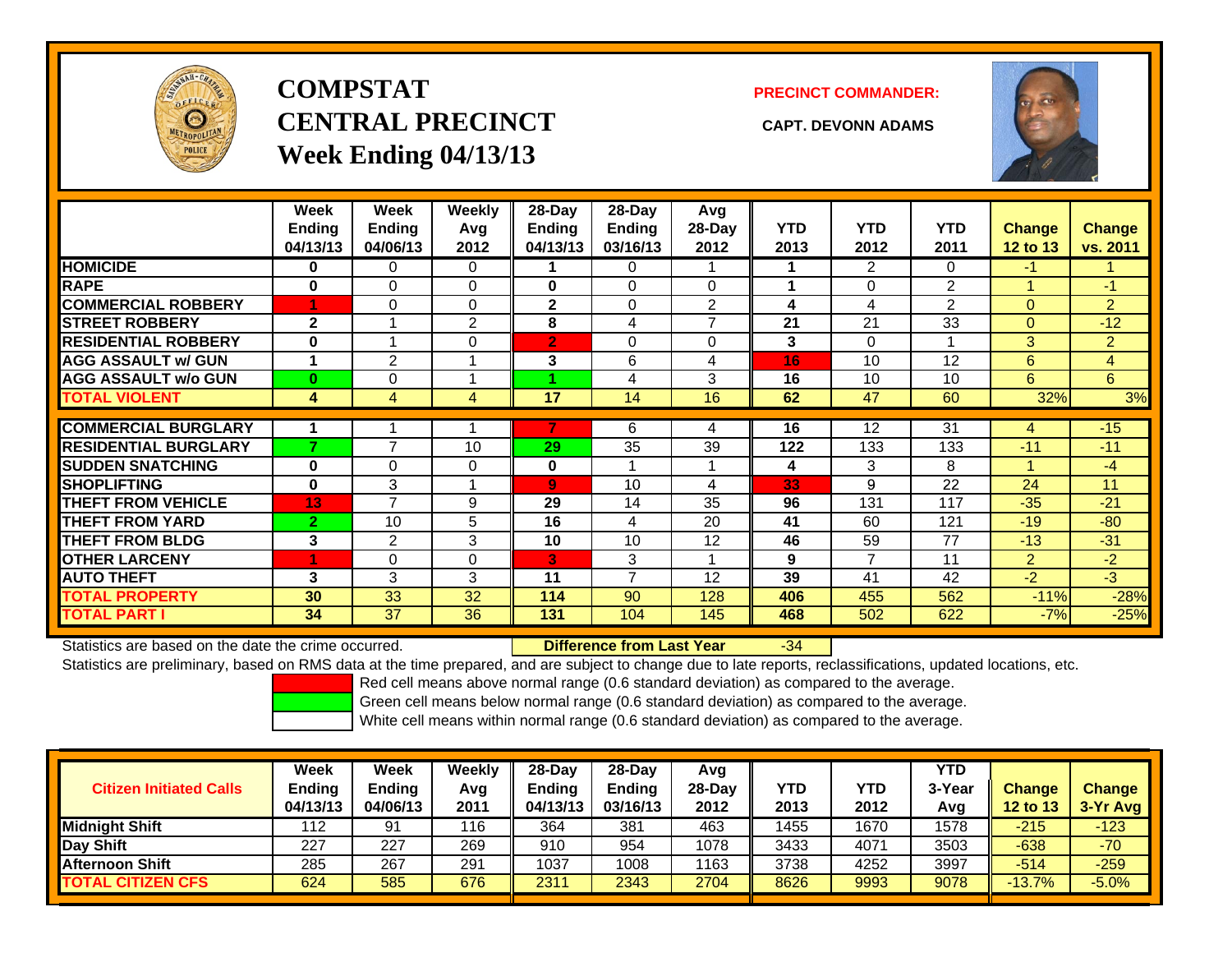

**COMPSTATSOUTHSIDE PRECINCT CAPT. DEAN FAGERSTROMWeek Ending 04/13/13**

### **PRECINCT COMMANDER:**



|                             | Week<br><b>Ending</b><br>04/13/13 | Week<br><b>Ending</b><br>04/06/13 | Weekly<br>Avg<br>2012 | 28-Day<br>Ending<br>04/13/13 | $28-Day$<br><b>Endina</b><br>03/16/13 | Avg<br>28-Day<br>2012 | <b>YTD</b><br>2013 | <b>YTD</b><br>2012 | <b>YTD</b><br>2011 | <b>Change</b><br><b>12 to 13</b> | <b>Change</b><br>vs. 2011 |
|-----------------------------|-----------------------------------|-----------------------------------|-----------------------|------------------------------|---------------------------------------|-----------------------|--------------------|--------------------|--------------------|----------------------------------|---------------------------|
| <b>HOMICIDE</b>             | 0                                 | 0                                 | 0                     | 0                            | 0                                     | 0                     | $\mathbf{2}$       | 0                  | 3                  | 2                                | -1.                       |
| <b>RAPE</b>                 |                                   | 0                                 | $\Omega$              |                              | 0                                     | $\Omega$              | $\mathbf{2}$       |                    | 3                  |                                  | $-1$                      |
| <b>COMMERCIAL ROBBERY</b>   | 0                                 | 0                                 | 4                     |                              |                                       | 3                     | 3                  | 9                  | 6                  | $-6$                             | $-3$                      |
| <b>STREET ROBBERY</b>       | $\bf{0}$                          | 0                                 |                       |                              | $\overline{2}$                        | 4                     | 4                  | 10                 | 19                 | -6                               | $-15$                     |
| <b>RESIDENTIAL ROBBERY</b>  | $\bf{0}$                          | 0                                 | $\Omega$              | $\bf{0}$                     | 0                                     |                       | 1                  | 2                  | 3                  | $-1$                             | $-2$                      |
| <b>AGG ASSAULT w/ GUN</b>   | 0                                 | 0                                 | 0                     | $\bf{0}$                     | $\overline{2}$                        |                       | 5                  | 5                  | $\overline{2}$     | $\mathbf{0}$                     | 3                         |
| <b>AGG ASSAULT w/o GUN</b>  | $\bf{0}$                          |                                   |                       | $\mathbf{2}$                 | 4                                     | $\mathfrak{p}$        | 14                 | 8                  | 6                  | 6                                | 8                         |
| <b>TOTAL VIOLENT</b>        | 1                                 | и                                 | 3                     | 5                            | 9                                     | 12                    | 31                 | 35                 | 42                 | $-11%$                           | $-26%$                    |
|                             |                                   |                                   |                       |                              |                                       |                       |                    |                    |                    |                                  |                           |
| <b>COMMERCIAL BURGLARY</b>  | 1                                 |                                   |                       | 3                            | $\overline{2}$                        | 6                     | 9                  | 30                 | 9                  | $-21$                            | $\Omega$                  |
| <b>RESIDENTIAL BURGLARY</b> | 6                                 | 4                                 | 8                     | 19                           | 28                                    | 31                    | 103                | 107                | 94                 | $-4$                             | 9                         |
| <b>SUDDEN SNATCHING</b>     | $\mathbf{0}$                      | 0                                 | $\Omega$              | 0                            | $\overline{2}$                        |                       | $\mathbf{2}$       | 4                  | 0                  | $-2$                             | $\overline{2}$            |
| <b>SHOPLIFTING</b>          | 17                                | 9                                 | 14                    | 50                           | 44                                    | 57                    | 171                | 221                | 235                | $-50$                            | $-64$                     |
| <b>THEFT FROM VEHICLE</b>   | $\overline{7}$                    | $\overline{\phantom{a}}$          | 8                     | 31                           | 22                                    | 33                    | 131                | 84                 | 78                 | 47                               | 53                        |
| <b>THEFT FROM YARD</b>      | $\mathbf{2}$                      | 2                                 | 3                     | 6.                           | 4                                     | 13                    | 24                 | 55                 | 47                 | $-31$                            | $-23$                     |
| <b>THEFT FROM BLDG</b>      | 5                                 | 7                                 | 5                     | 15                           | 17                                    | 19                    | 53                 | 77                 | 64                 | $-24$                            | $-11$                     |
| <b>OTHER LARCENY</b>        | $\overline{2}$                    | 2                                 | 0                     | 7                            | 7                                     | 2                     | 20                 | 6                  | 4                  | 14                               | 16                        |
| <b>AUTO THEFT</b>           | $\bf{0}$                          | 4                                 | 3                     | 10                           | 7                                     | 13                    | 37                 | 36                 | 27                 |                                  | 10                        |
| <b>TOTAL PROPERTY</b>       | 40                                | 36                                | 43                    | 141                          | 133                                   | 173                   | 550                | 620                | 558                | $-11%$                           | $-1%$                     |
| <b>TOTAL PART I</b>         | 41                                | 37                                | 46                    | 146                          | 142                                   | 185                   | 581                | 655                | 600                | $-11%$                           | $-3%$                     |

Statistics are based on the date the crime occurred. **Difference from Last Year** 

-74

Statistics are preliminary, based on RMS data at the time prepared, and are subject to change due to late reports, reclassifications, updated locations, etc.

Red cell means above normal range (0.6 standard deviation) as compared to the average.

Green cell means below normal range (0.6 standard deviation) as compared to the average.

| <b>Citizen Initiated Calls</b> | Week<br><b>Ending</b><br>04/13/13 | Week<br>Ending<br>04/06/13 | Weekly<br>Avg<br>2011 | $28-Dav$<br><b>Ending</b><br>04/13/13 | $28$ -Dav<br><b>Ending</b><br>03/16/13 | Avg<br>28-Dav<br>2012 | YTD<br>2013 | YTD<br>2012 | <b>YTD</b><br>3-Year<br>Avg | <b>Change</b><br><b>12 to 13</b> | <b>Change</b><br>3-Yr Avg |
|--------------------------------|-----------------------------------|----------------------------|-----------------------|---------------------------------------|----------------------------------------|-----------------------|-------------|-------------|-----------------------------|----------------------------------|---------------------------|
| <b>Midnight Shift</b>          | 79                                | 78                         | 91                    | 331                                   | 368                                    | 363                   | 1154        | 1333        | 1255                        | $-179$                           | $-101$                    |
| Day Shift                      | 248                               | 209                        | 239                   | 876                                   | 939                                    | 956                   | 3248        | 3852        | 3503                        | $-604$                           | $-255$                    |
| <b>Afternoon Shift</b>         | 256                               | 242                        | 253                   | 1011                                  | 850                                    | 1012                  | 3375        | 3752        | 3515                        | $-377$                           | $-140$                    |
| <b>TOTAL CITIZEN CFS</b>       | 583                               | 529                        | 583                   | 2218                                  | 2157                                   | 2330                  | 7777        | 8937        | 8272                        | $-13.0%$                         | $-6.0%$                   |